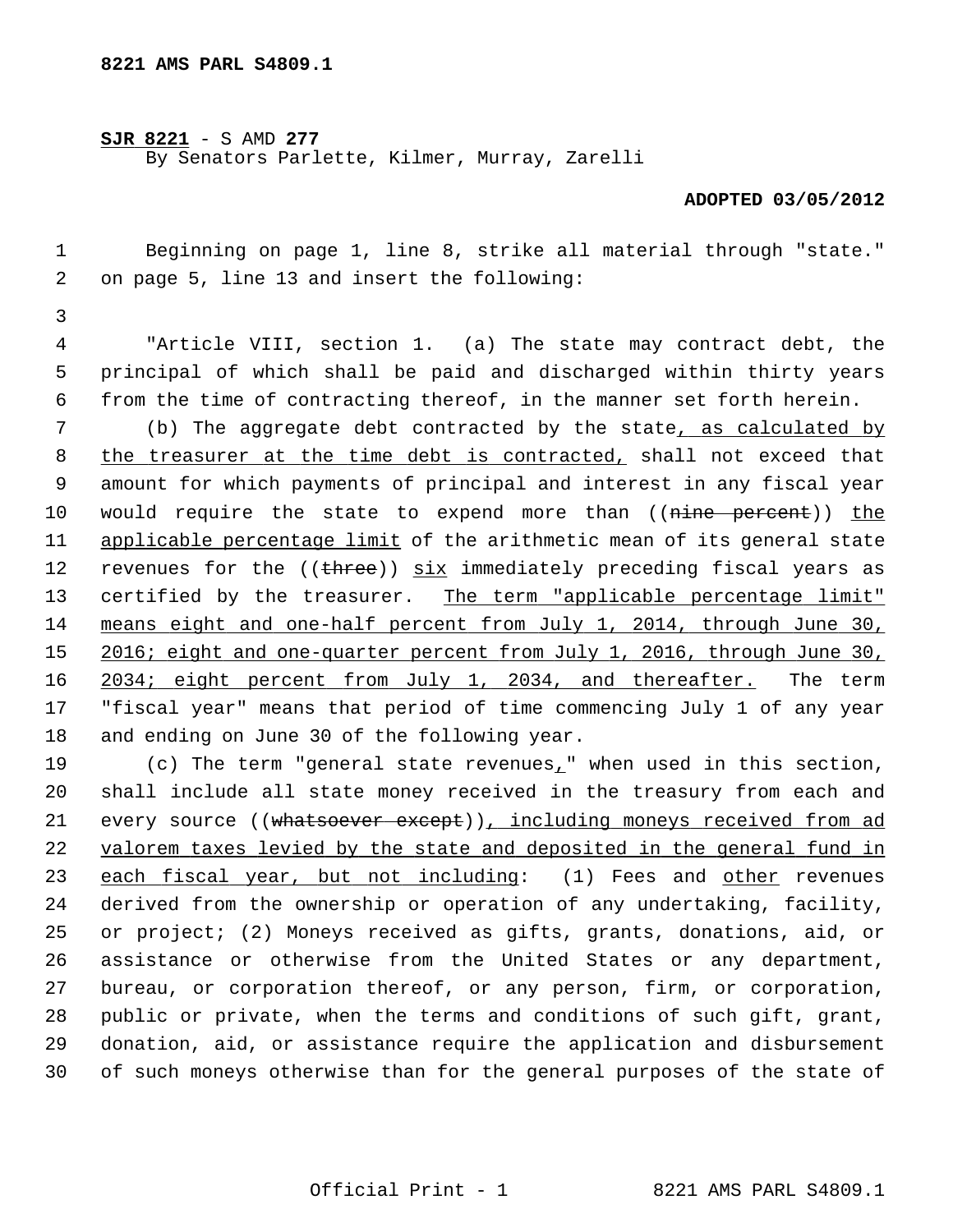1 Washington; (3) Moneys to be paid into and received from retirement 2 system funds, and performance bonds and deposits; (4) Moneys to be paid 3 into and received from trust funds ((including but not limited to 4 moneys received from taxes levied for specific purposes)) and the 5 several permanent and irreducible funds of the state and the moneys 6 derived therefrom but excluding bond redemption funds; (5) Moneys 7 received from taxes levied for specific purposes and required to be 8 deposited for those purposes into specified funds or accounts other 9 than the general fund; and (6) Proceeds received from the sale of bonds 10 or other evidences of indebtedness.

11 (d) In computing the amount required for payment of principal and 12 interest on outstanding debt under this section, debt shall be 13 construed to mean borrowed money represented by bonds, notes, or other 14 evidences of indebtedness which are secured by the full faith and 15 credit of the state or are required to be repaid, directly or 16 indirectly, from general state revenues and which are incurred by the 17 state, any department, authority, public corporation, or quasi public 18 corporation of the state, any state university or college, or any other 19 public agency created by the state but not by counties, cities, towns, 20 school districts, or other municipal corporations, but shall not 21 include obligations for the payment of current expenses of state 22 government, nor shall it include debt hereafter incurred pursuant to 23 section 3 of this article, obligations guaranteed as provided for in 24 subsection (g) of this section, principal of bond anticipation notes or 25 obligations issued to fund or refund the indebtedness of the Washington 26 state building authority. In addition, for the purpose of computing 27 the amount required for payment of interest on outstanding debt under 28 subsection (b) of this section and this subsection, "interest" shall be 29 reduced by subtracting the amount scheduled to be received by the state 30 as payments from the federal government in each year in respect of 31 bonds, notes, or other evidences of indebtedness subject to this 32 section.

33 (e) The state may pledge the full faith, credit, and taxing power 34 of the state to guarantee the voter approved general obligation debt of 35 school districts in the manner authorized by the legislature. Any such 36 guarantee does not remove the debt obligation of the school district 37 and is not state debt.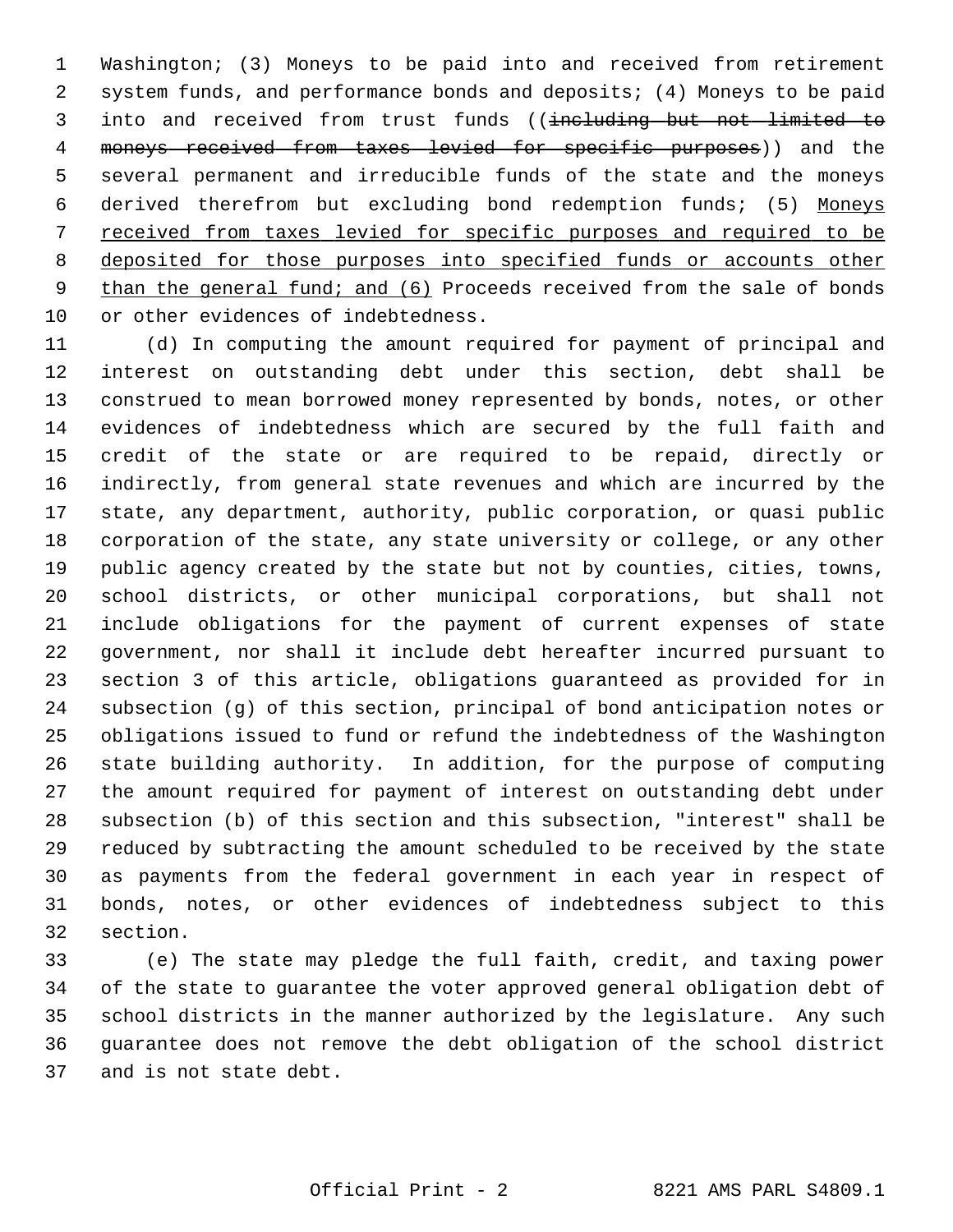1 (f) The state may, without limitation, fund or refund, at or prior 2 to maturity, the whole or any part of any existing debt or of any debt 3 hereafter contracted pursuant to section 1, section 2, or section 3 of 4 this article, including any premium payable with respect thereto and 5 interest thereon, or fund or refund, at or prior to maturity, the whole 6 or any part of any indebtedness incurred or authorized prior to the 7 effective date of this amendment by any entity of the type described in 8 subsection (h) of this section, including any premium payable with 9 respect thereto and any interest thereon. Such funding or refunding 10 shall not be deemed to be contracting debt by the state.

11 (g) Notwithstanding the limitation contained in subsection (b) of 12 this section, the state may pledge its full faith, credit, and taxing 13 power to guarantee the payment of any obligation payable from revenues 14 received from any of the following sources: (1) Fees collected by the 15 state as license fees for motor vehicles; (2) Excise taxes collected by 16 the state on the sale, distribution or use of motor vehicle fuel; and 17 (3) Interest on the permanent common school fund: *Provided,* That the 18 legislature shall, at all times, provide sufficient revenues from such 19 sources to pay the principal and interest due on all obligations for 20 which said source of revenue is pledged.

21 (h) No money shall be paid from funds in custody of the treasurer 22 with respect to any debt contracted after the effective date of this 23 amendment by the Washington state building authority, the capitol 24 committee, or any similar entity existing or operating for similar 25 purposes pursuant to which such entity undertakes to finance or provide 26 a facility for use or occupancy by the state or any agency, department, 27 or instrumentality thereof.

28 (i) The legislature shall prescribe all matters relating to the 29 contracting, funding or refunding of debt pursuant to this section, 30 including: The purposes for which debt may be contracted; by a 31 favorable vote of three-fifths of the members elected to each house, 32 the amount of debt which may be contracted for any class of such 33 purposes; the kinds of notes, bonds, or other evidences of debt which 34 may be issued by the state; and the manner by which the treasurer shall 35 determine and advise the legislature, any appropriate agency, officer, 36 or instrumentality of the state as to the available debt capacity 37 within the limitation set forth in this section. The legislature may 38 delegate to any state officer, agency, or instrumentality any of its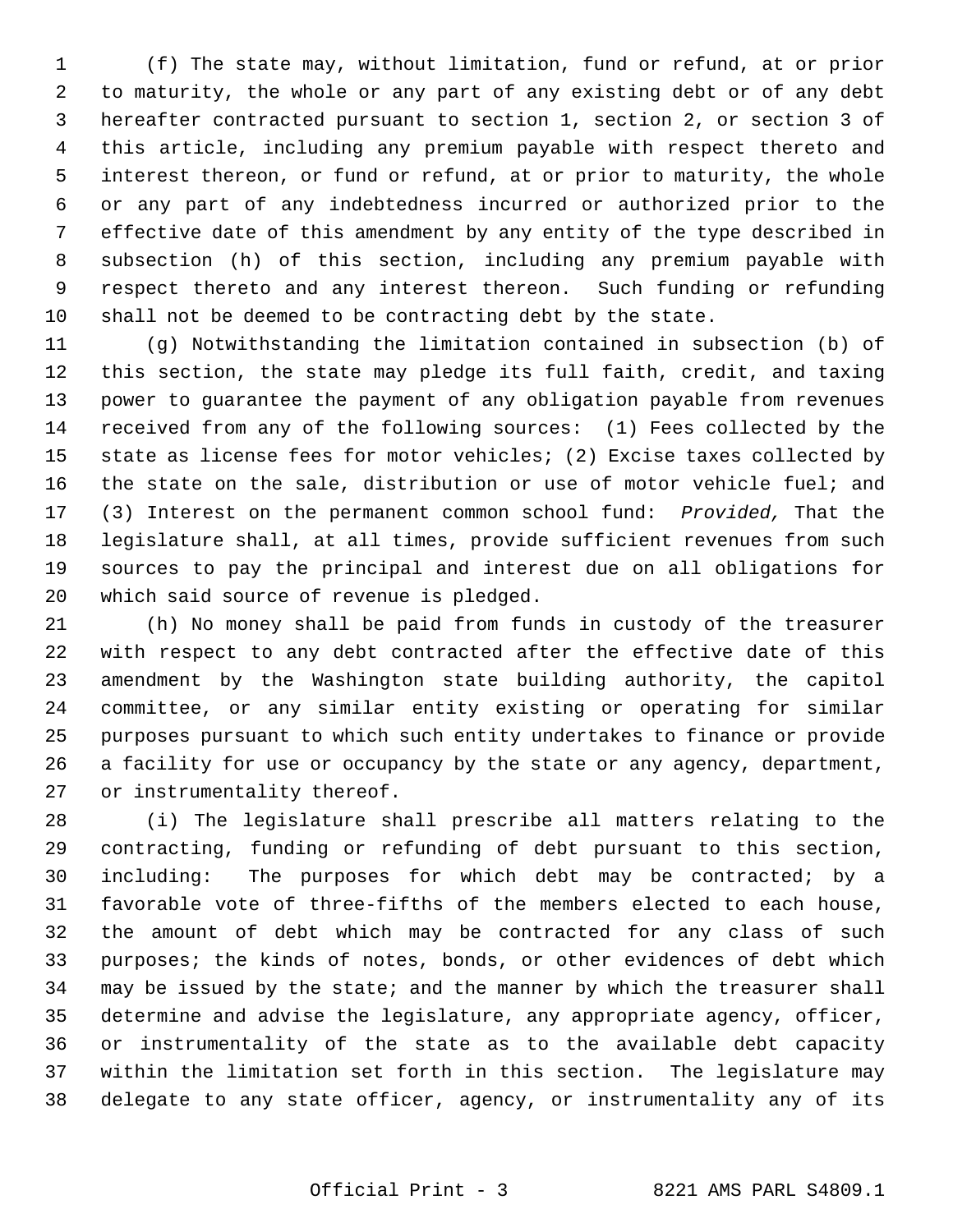1 powers relating to the contracting, funding or refunding of debt 2 pursuant to this section except its power to determine the amount and 3 purposes for which debt may be contracted.

 4 (j) The full faith, credit, and taxing power of the state of 5 Washington are pledged to the payment of the debt created on behalf of 6 the state pursuant to this section and the legislature shall provide by 7 appropriation for the payment of the interest upon and installments of 8 principal of all such debt as the same falls due, but in any event, any 9 court of record may compel such payment.

10 (k) Notwithstanding the limitations contained in subsection (b) of 11 this section, the state may issue certificates of indebtedness in such 12 sum or sums as may be necessary to meet temporary deficiencies of the 13 treasury, to preserve the best interests of the state in the conduct of 14 the various state institutions, departments, bureaus, and agencies 15 during each fiscal year; such certificates may be issued only to 16 provide for appropriations already made by the legislature and such 17 certificates must be retired and the debt discharged other than by 18 refunding within twelve months after the date of incurrence.

19 (l) Bonds, notes, or other obligations issued and sold by the state 20 of Washington pursuant to and in conformity with this article shall not 21 be invalid for any irregularity or defect in the proceedings of the 22 issuance or sale thereof and shall be incontestable in the hands of a 23 bona fide purchaser or holder thereof.

24 BE IT FURTHER RESOLVED, That the amendments to Article VIII, 25 Section 1, if approved and ratified by the qualified voters of the 26 state, shall be effective on and after July 1, 2014.

27 BE IT FURTHER RESOLVED, That the statement of subject and concise 28 description for the ballot title of this constitutional amendment shall 29 read "The legislature has proposed a constitutional amendment on 30 implementing the Commission on State Debt recommendations regarding 31 Washington's debt limit. This amendment would, starting July 1, 2014, 32 phase-down the debt limit percentage in three steps from nine to eight 33 percent and modify the calculation date, calculation period, and the 34 term general state revenues. Should this constitutional amendment be: